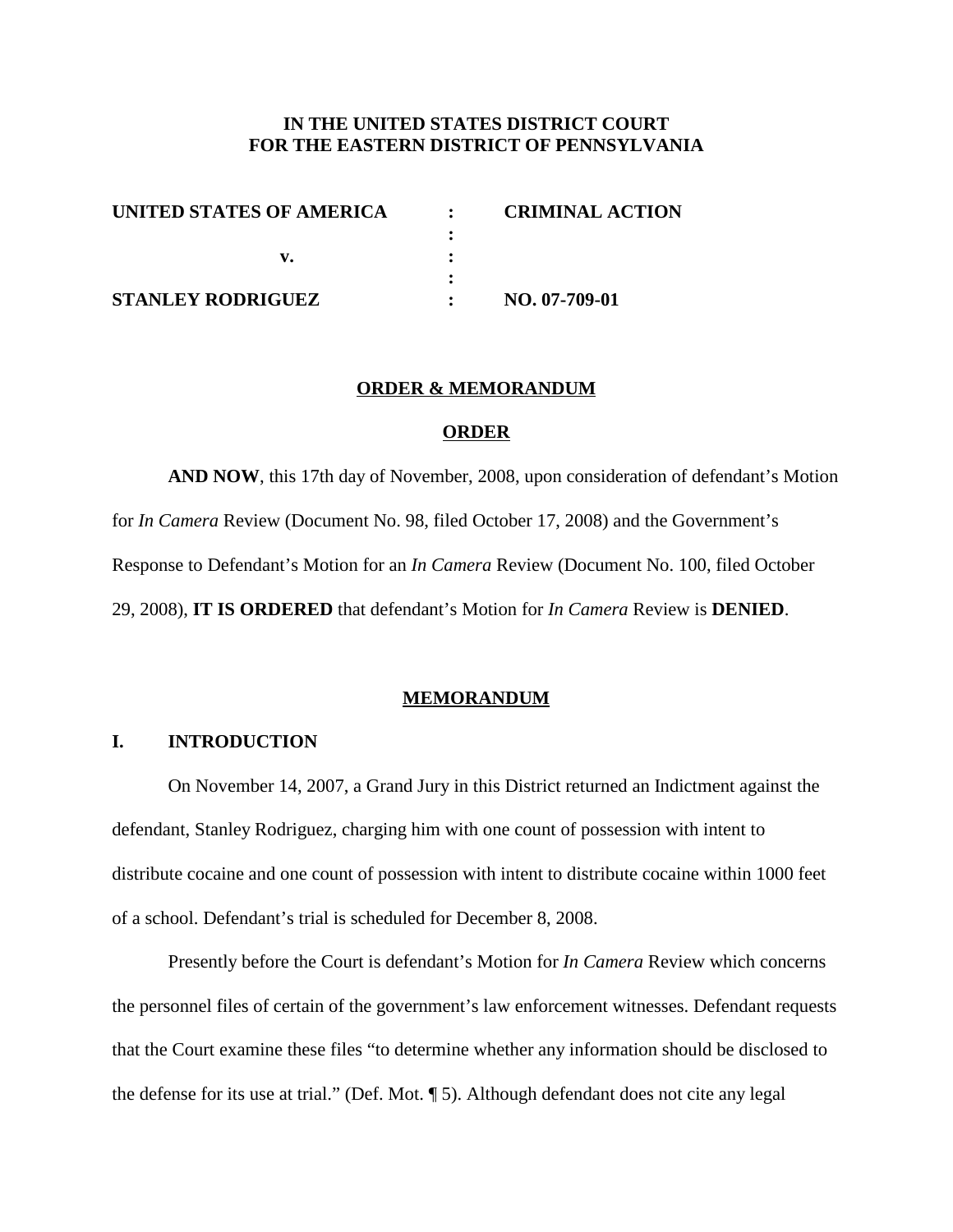authority to support his request for *in camera* review, any right to the information contained in the government witnesses' personnel files must flow, if at all, from the due process protections of Brady v. Maryland, 373 U.S. 83 (1963), and its progeny. For the reasons set forth below, the Court concludes that defendant has not made a plausible showing that personnel files contain Brady material. Accordingly, defendant's Motion for *In Camera* Review is denied.

## **II. FACTUAL AND PROCEDURAL BACKGROUND**<sup>1</sup>

On September 9, 2007, three plain clothes officers of the Philadelphia Police Department's Narcotics Field Unit, Violence Response Team, went to 3500 North A Street to investigate narcotics activity. The officers were stopped behind a red Toyota Camry that was double-parked in the driving lane when they observed defendant hand a black book bag to the driver through the car window. The driver reached behind himself, retrieved a plastic-covered, brick-shaped object, placed it in the book bag, and returned it to defendant. Defendant initially walked south on A Street, but after receiving a signal from a male who had spotted the police, he abruptly changed direction, threw the book bag onto a garage roof at 3520 North A Street, and ran north toward Venango Street. The police officers pursued defendant. One officer remained at the garage, while another chased defendant on foot. The third officer pursued defendant in the undercover vehicle.

Defendant was apprehended at 3539 North Water Street. Thereafter, a uniformed officer who responded to the scene after hearing police radio transmissions climbed onto the roof of the garage and recovered the black book bag. Found inside the book bag were two (2) kilogram

<sup>&</sup>lt;sup>1</sup>The facts in the first two paragraphs derive from the government's description of the events underlying defendant's arrest. (See Gov't Resp. at 4-5; id. Ex. D). The Court recites these facts for contextual purposes only and does not make any specific findings.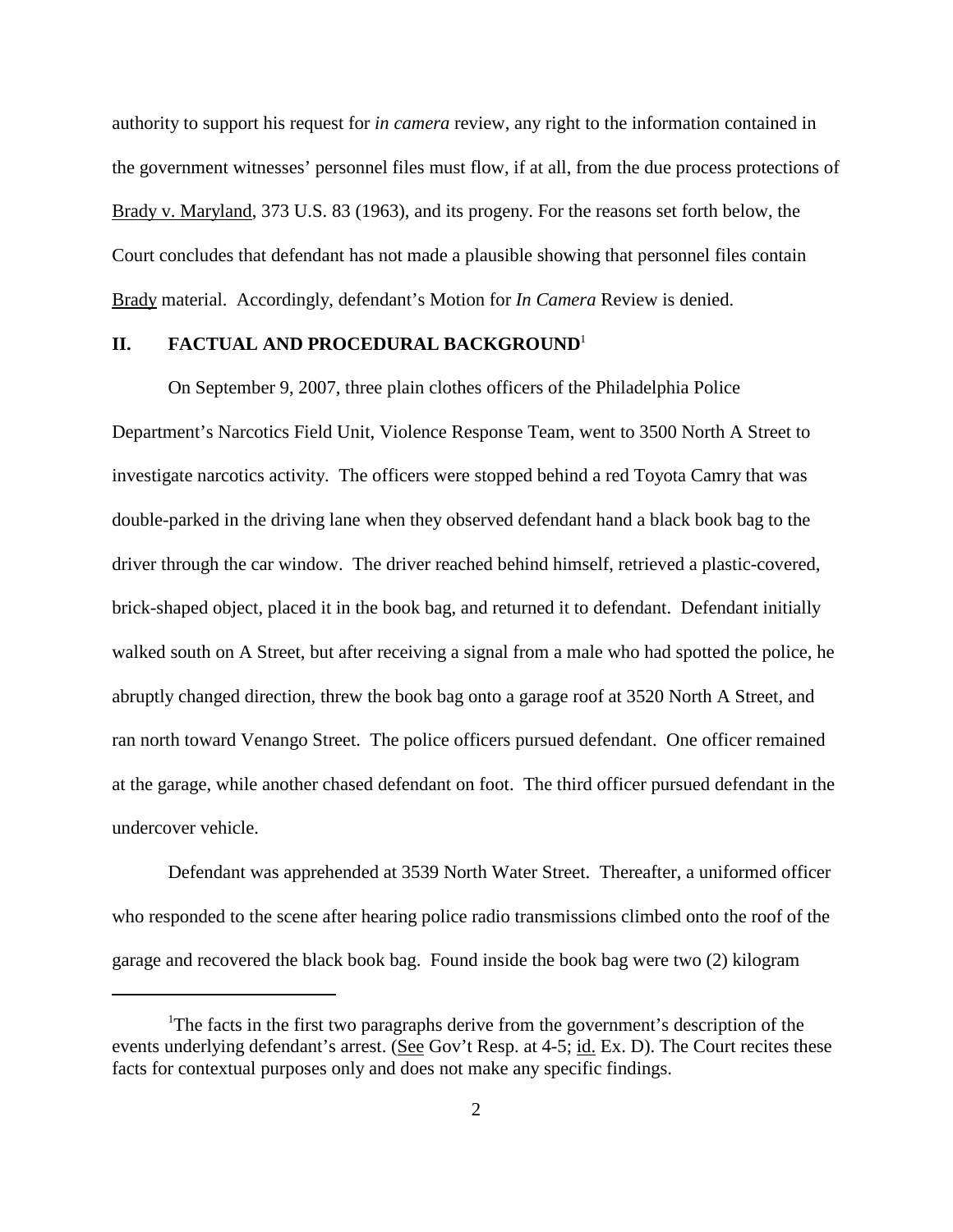"bricks" of cocaine weighing a total of approximately 2,006 grams. The scene of the crime was within 1,000 feet of the Cramp School at 3449 North Mascher Street (K-6) and of the St. Hugh of Cluny School at Mascher and Tioga Streets (K-8).

On November 14, 2007, a Grand Jury in this District returned an Indictment charging the defendant with the following crimes: Count One – possession with intent to distribute approximately 2,006 grams of cocaine on or about September 9, 2007 in violation of 21 U.S.C. §§  $841(a)(1)$  and  $841(b)(1)(B)$ ; Count Two – possession with intent to distribute approximately 2,006 grams of cocaine on or about September 9, 2007 within 1,000 feet of a school, the Cramp School, a public elementary school, located at 3449 North Mascher Street in Philadelphia, and the St. Hugh of Cluny School, an elementary school of the Archdiocese of Philadelphia, located at Mascher and Tioga Streets, in violation of 21 U.S.C. § 860. At his arraignment on December 5, 2008, defendant entered a plea of not guilty on both counts.

On July 9, 2008, defendant, through counsel, informed the government and the Court that he wished to change his plea to guilty. Immediately upon receiving this information, the government, by letter dated July 10, 2008, disclosed a list of Internal Affairs Division ("IAD") investigations which resulted from allegations of misconduct against several of the government's law enforcement witnesses. (Mot. to Continue Trial Ex. B, Document No. 82, filed July 11, 2008). At the time, the government was unable to advise defendant of the results of the IAD investigations because final reports had not been received from the Philadelphia Police Department. (Id.). Based on this partial disclosure, defendant filed a Motion to Continue Trial on July 11, 2008 to allow the defense to investigate the impact of the IAD investigations on the credibility of the government witnesses. The Court granted this motion. (Order of July 14, 2008, Document No. 87).

3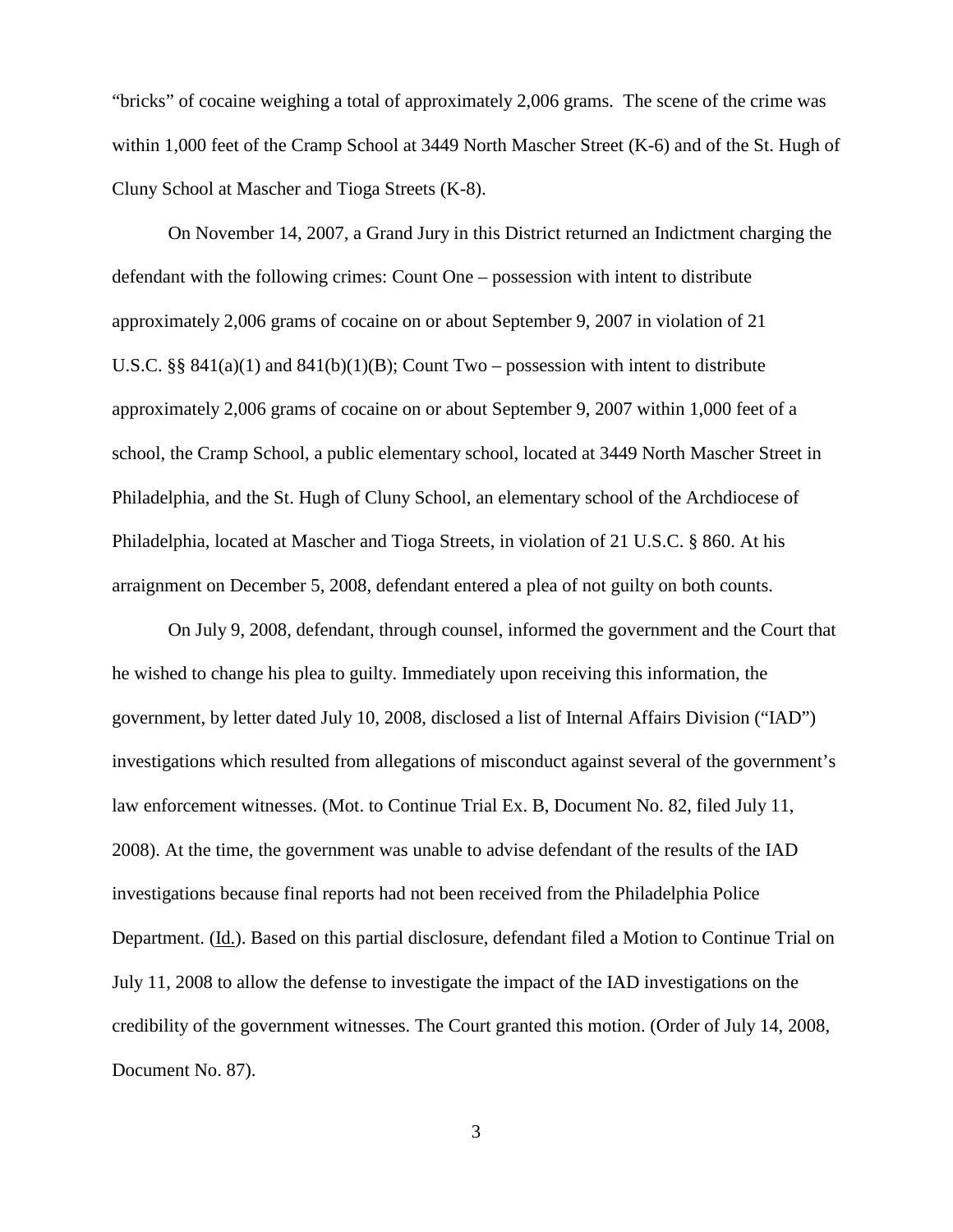On August 5, 2008, the government supplemented its July 10, 2008 letter to include the IAD findings with regard to each of the eleven closed investigations. (Gov't Resp. Ex. A). For the two investigations which remained open, the government was not able to provide findings. (Id.). The government determined that only one IAD determination reflected negatively on the credibility of the officer under investigation. (Id.). Consequently, the government has decided not to call that officer to testify at defendant's trial. (Id. at 6 n.1). Not satisfied by the government's representations, defense counsel requested an opportunity to personally review the IAD records relating to each law enforcement witness. (Id. Ex. B). The government declined defendant's request (Id. Ex. C), and defendant responded by filing the present motion.

## **III. LEGAL STANDARD**

Under Brady v. Maryland, "the suppression by the prosecution of evidence favorable to an accused upon request violates due process where the evidence is material either to guilt or to punishment." 373 U.S. 83, 87 (1963). Because "the jury's estimat[ion] of the truthfulness and reliability of a given witness may well be determinative of guilt or innocence," impeachment evidence that is material and favorable falls under the Brady rule and must be disclosed. United States v. Bagley, 473 U.S. 667, 676 (1985) (citing Giglio v. United States, 405 U.S. 150, 154 (1972) and Napue v. Illinois, 360 U.S. 264, 269 (1959)). The materiality of evidence is judged according to its effect on the outcome of the trial. The Supreme Court has stated that "[e]vidence is material only if there is a reasonable probability that, had the evidence been disclosed to the defense, the result of the proceeding would have been different. A 'reasonable probability' is a probability sufficient to undermine confidence in the outcome." <u>Bagley</u>, 473 U.S. at 682, 685; see also Pennsylvania v. Ritchie, 480 U.S. 39, 57 (1987).

The Brady rule did not create "a general constitutional right to discovery" in criminal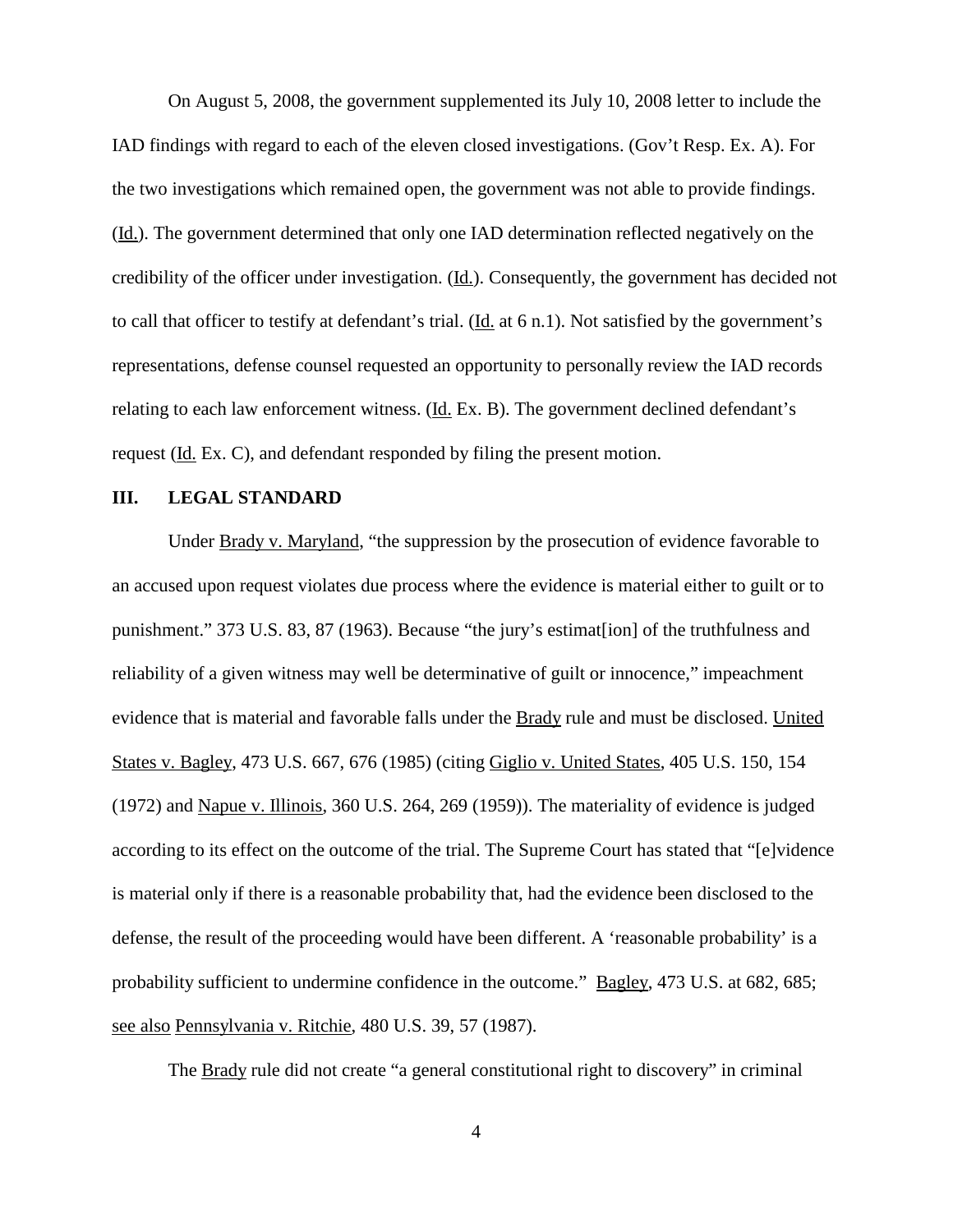cases. Weatherford v. Bursey, 429 U.S. 545, 559 (1977). To the contrary, Brady imposes disclosure obligations on the prosecution where the suppression of material, exculpatory evidence would violate the defendant's due process right to a fair trial. Bagley, 473 U.S. at 682, 675. "In the typical case where a defendant makes only a general request for exculpatory material under Brady v. Maryland, it is the State that decides which information must be disclosed. Unless defense counsel becomes aware that other exculpatory evidence was withheld and brings it to the court's attention, the prosecutor's decision on disclosure is final." Ritchie, 480 U.S. at 59 (internal citations omitted).

Where a defendant suspects that the government has withheld **Brady** evidence, he may move the court for an *in camera* inspection of the materials in question. See Ritchie, 480 U.S. at 60; United States v. Dent, 149 F.3d 180, 191 (3d Cir. 1998). To obtain an *in camera* inspection, the defendant "must at least make a 'plausible showing' that the inspection will reveal material evidence." Ritchie, 480 U.S. at 59 n.15; Riley v. Taylor, 277 F.3d 261, 301 (3d Cir. 2001), reinstated by 277 F.3d 261, 273 n.1 (3d Cir. 2001) (en banc). Under this standard, "[m]ere speculation is not enough." Riley, 277 F.3d at 301.

### **IV. DISCUSSION**

In the current motion, defendant requests that the Court review the IAD investigation records for the government's witnesses "to determine whether any information should be disclosed to the defense for its use at trial in this matter." (Def. Mot. ¶ 5). Defendant does not specify what, if any, Brady material he expects the Court to find in the IAD records. Defendant also does not allege that the government has failed in any way to carry out its disclosure obligations under Brady. Thus, unless such records necessarily contain Brady information, defendant has failed to make a plausible showing that an *in camera* inspection will reveal

5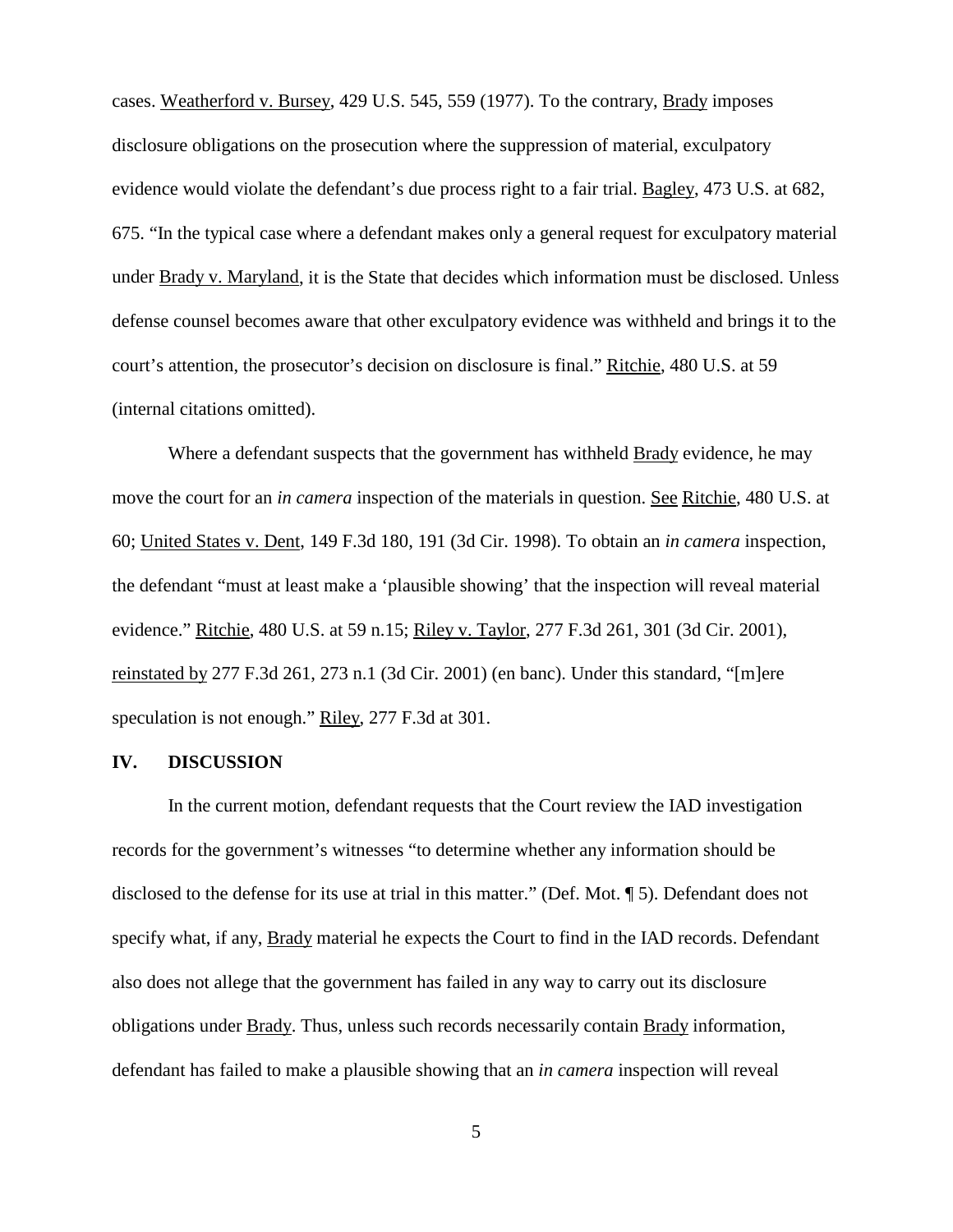evidence which should be disclosed. See Riley, 277 F.3d at 301.

Defendant's motion is limited to two IAD investigations which were open at the time the government made its August 5, 2008 disclosure. (Def. Mot. ¶ 5; Gov't Resp. Ex. A). One of the investigations concerns a police officer who will not be called to testify by the government. (Id.; Gov't Resp. at 6 & n.1). The other concerns an allegation of an improper search against three of the officers who were involved in defendant's arrest and who may be called to testify. (Gov't Resp. Ex. A). To be material and exculpatory, and therefore subject to disclosure under Brady, the IAD file for this investigation must contain information which could be used to impeach the testimony of the three officers should they testify at trial. See Bagley, 473 U.S. at 676. Nothing on the face of an improper search allegation suggests that the IAD records of the resulting investigation contain information which could be used for impeachment. Because such records do not necessarily contain impeachment information, defendant's request for an *in camera* review is denied for failure to make any plausible showing that the materials to be inspected contain Brady evidence.

The government stated that it is aware of its obligations under Brady and Giglio and has complied with those obligations. (Gov't Resp. at 5; id. Ex. C). The Court finds no evidence to the contrary in this case. It bears noting, however, that Brady establishes an affirmative duty to seek out material, exculpatory evidence which is in "the possession of some arm of the state" as well as a continuing obligation to disclose such information. United States v. Perdomo, 929 F.2d 967, 970-71 (3d Cir. 1991); see also United States v. Thornton, 1 F.3d 149, 158 (3d Cir. 1993). Under this principle, the government is responsible for all information contained in the law enforcement witnesses' personnel files and any subsequent findings issued by the IAD. If any such material contains Brady or Giglio information, it must be turned over to defendant.

6